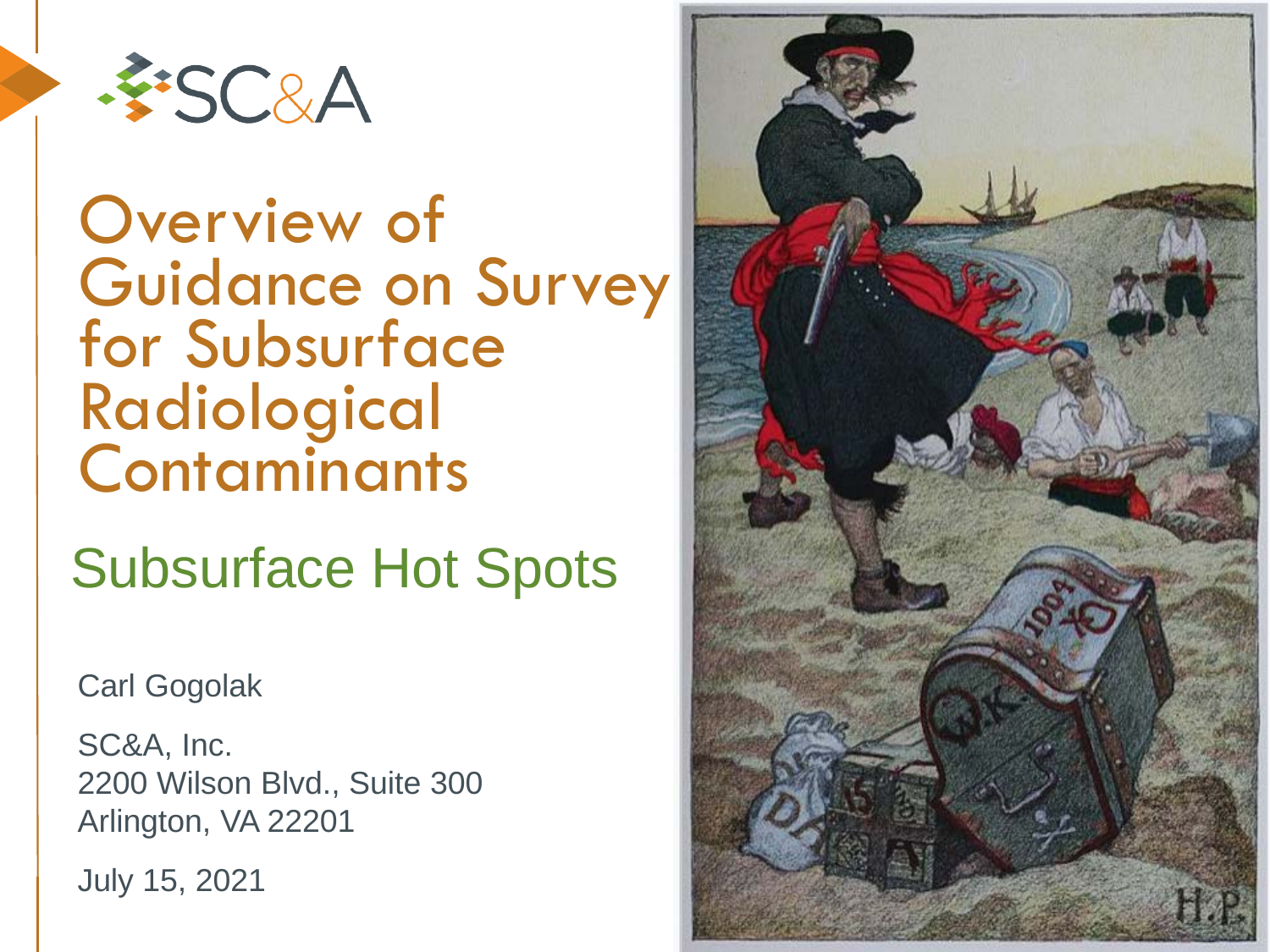## What Is a Subsurface "Hot Spot"?

- ◆ Should there be an elevated measurement comparison for the subsurface?
- ◆ Since scanning is not possible, every radionuclide in the subsurface is "hard-to-detect"
- ◆ How many and at what depths should subsurface subsamples be analyzed?
- Can the core be scanned?

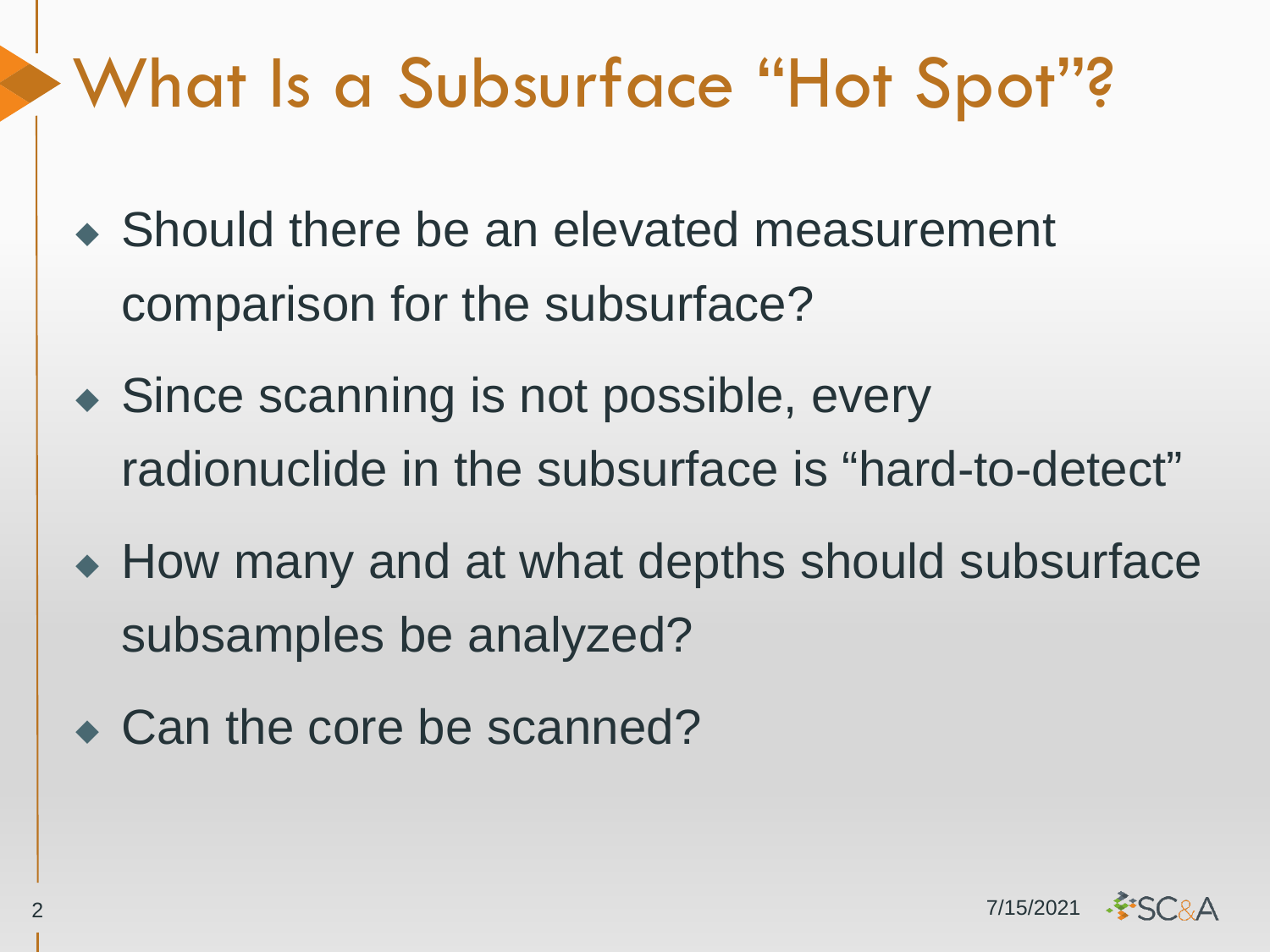## Complexities of Subsurface Sampling

- ◆ Number and location of soil core samples
	- For each location, the number and depth of soil subsamples within each soil core must also be specified
	- Cross contamination among vertical layers must be avoided
	- In case of boring tool refusal, an alternative should be specified

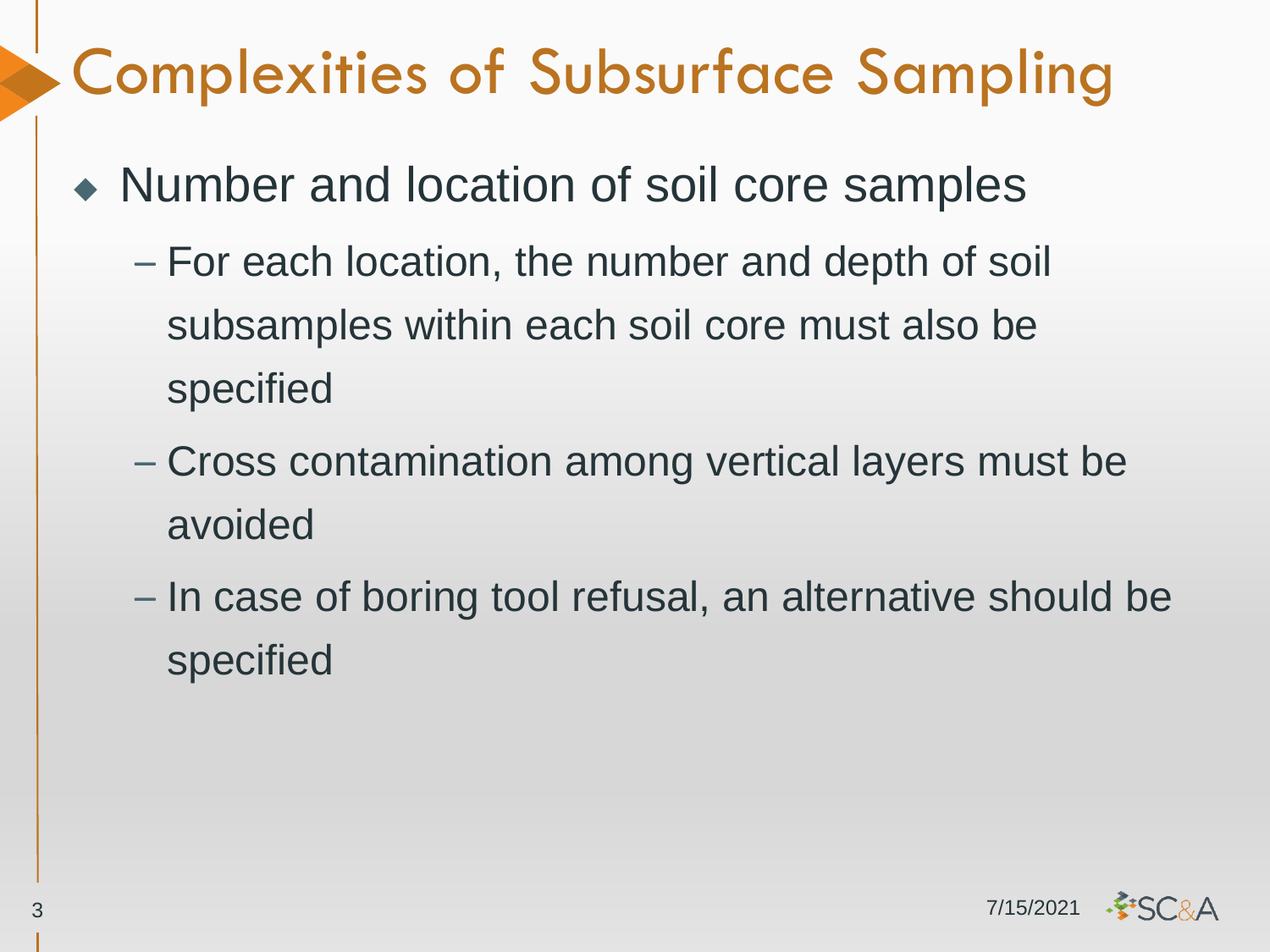## MARSSIM Elevated Areas

- ◆ MARSSIM does not directly address the issue of "hard-to-detect" radionuclides
	- MARSSIM considers that elevated areas the size of the space between discrete sampling locations will be found with essentially 100% probability as calculated using ELLIPGRID
	- An elevated area that is smaller will have a higher risk of being missed by the sampling grid. Again, the probability of detection can be calculated by ELLIPGRID. The data quality objectives process will determine the risk that is deemed acceptable

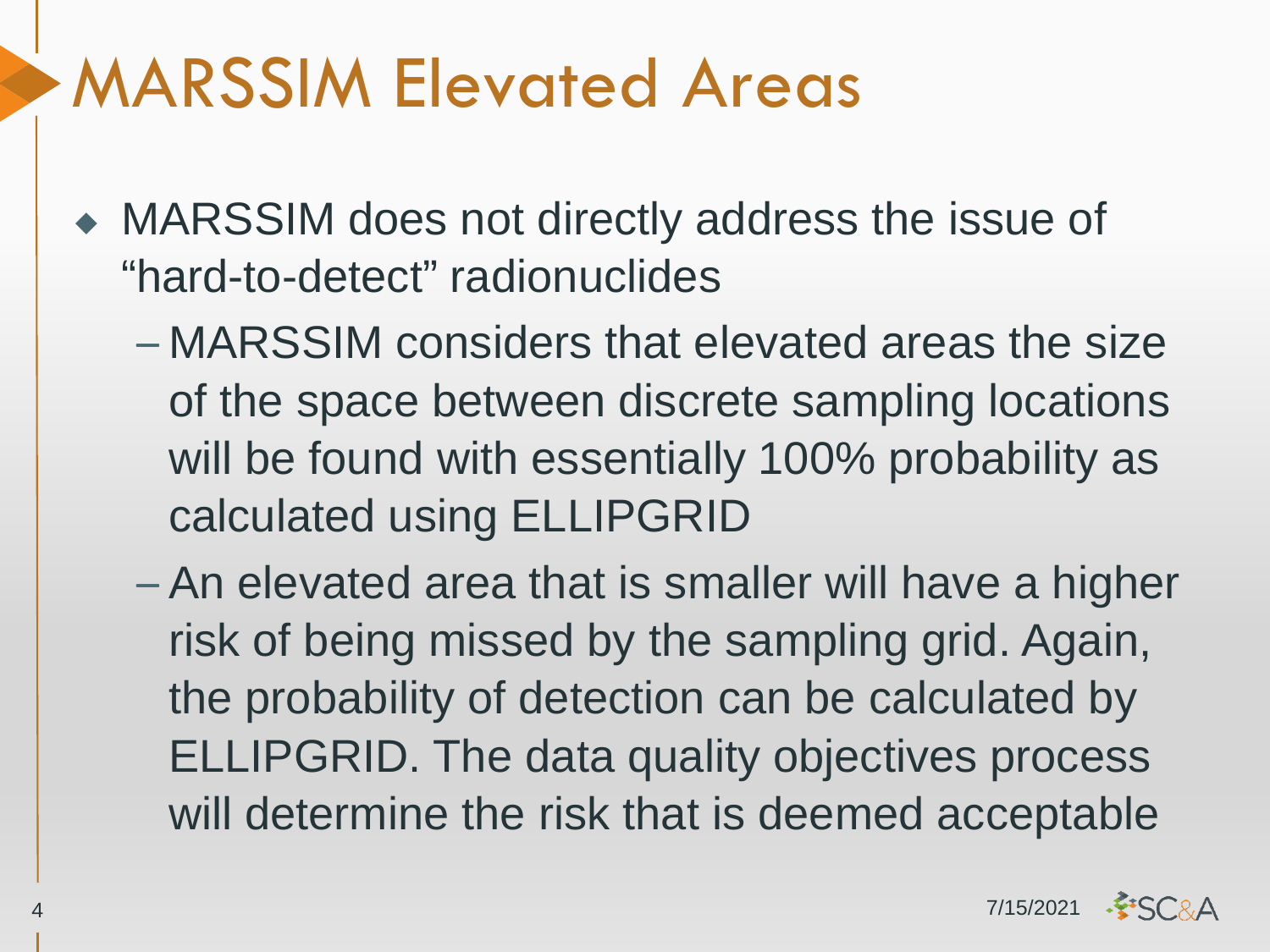# Derived Concentration Guideline Levels (DCGLs)

- ◆ Guidance will be needed that distinguishes between a surface DCGLw (wide area) and a subsurface DCGLv (volumetric)
	- Different classes of survey units may apply to the surface of the excavation vs. that of the subsurface survey units

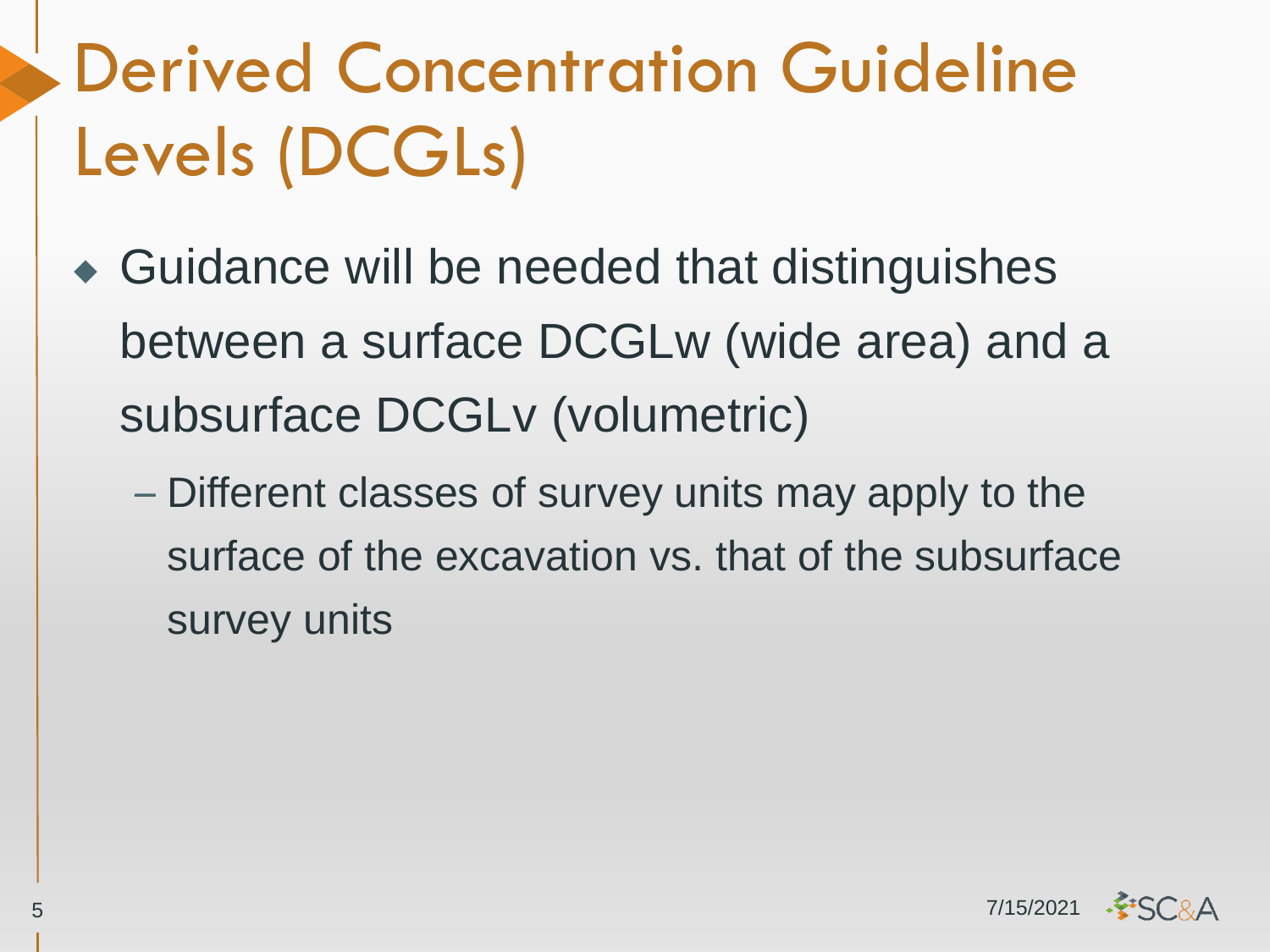# Pathways for Subsurface Residual Radioactivity

- ◆ Is the dose due to an intruder scenario or building foundation limiting?
- ◆ Is the groundwater pathway limiting?
- ◆ Is the DCGLv primarily dependent on inventory across a site? ...across a survey unit?

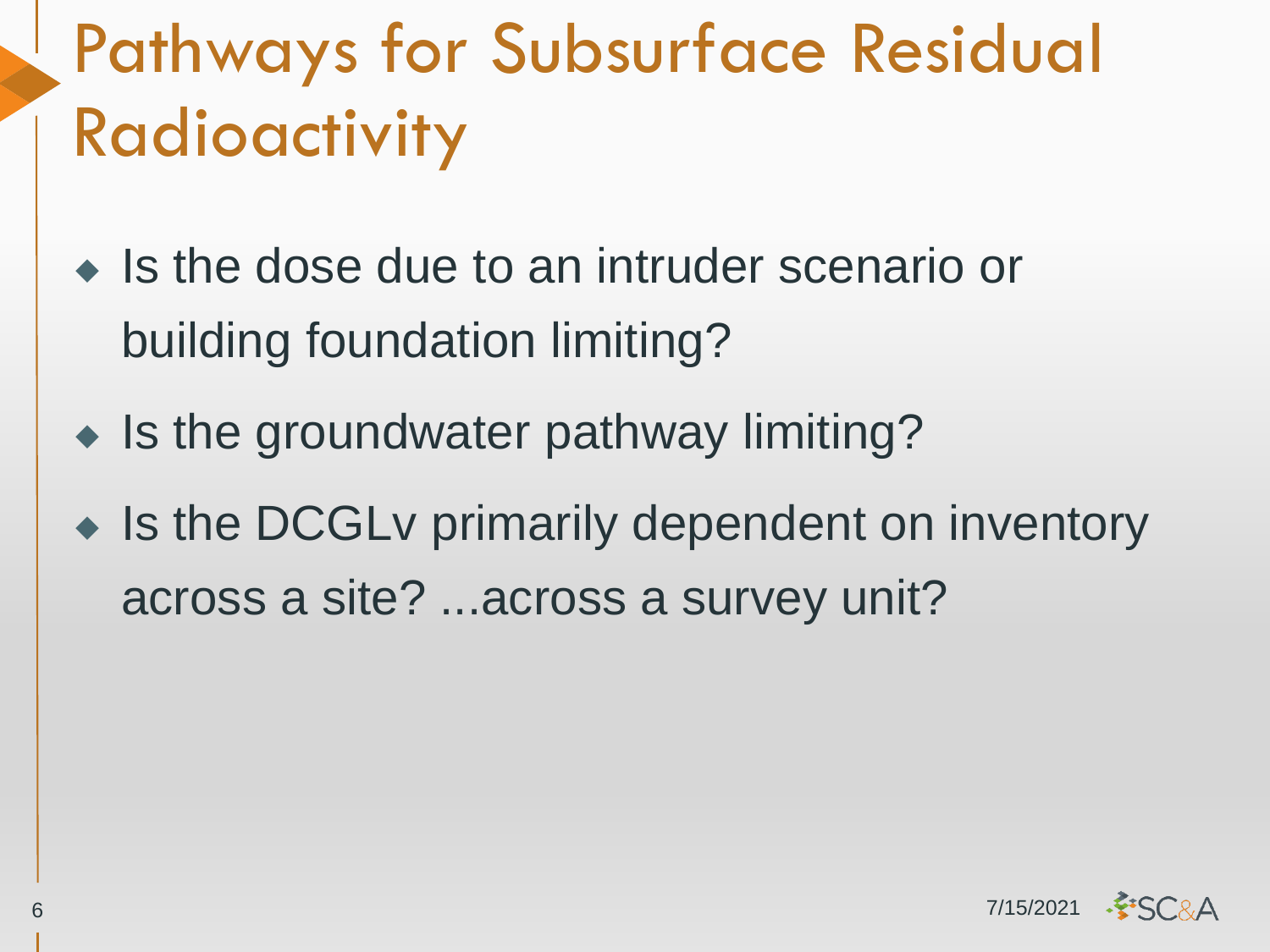### Derived Concentration Guideline Levels

- ◆ Multiple DCGLs may be needed depending upon the radionuclides present, applicable exposure scenarios, and actual site conditions
	- It may be beneficial to develop separate DCGLs for cases such as deep subsurface residual radioactivity because of the importance of the groundwater pathway
	- Using multiple DCGLs may be more straightforward where different sources are present (e.g., residual radioactivity at the surface vs. residual radioactivity associated with buried material or from deep subsurface spills or leaks that may contain mixtures of radionuclides)

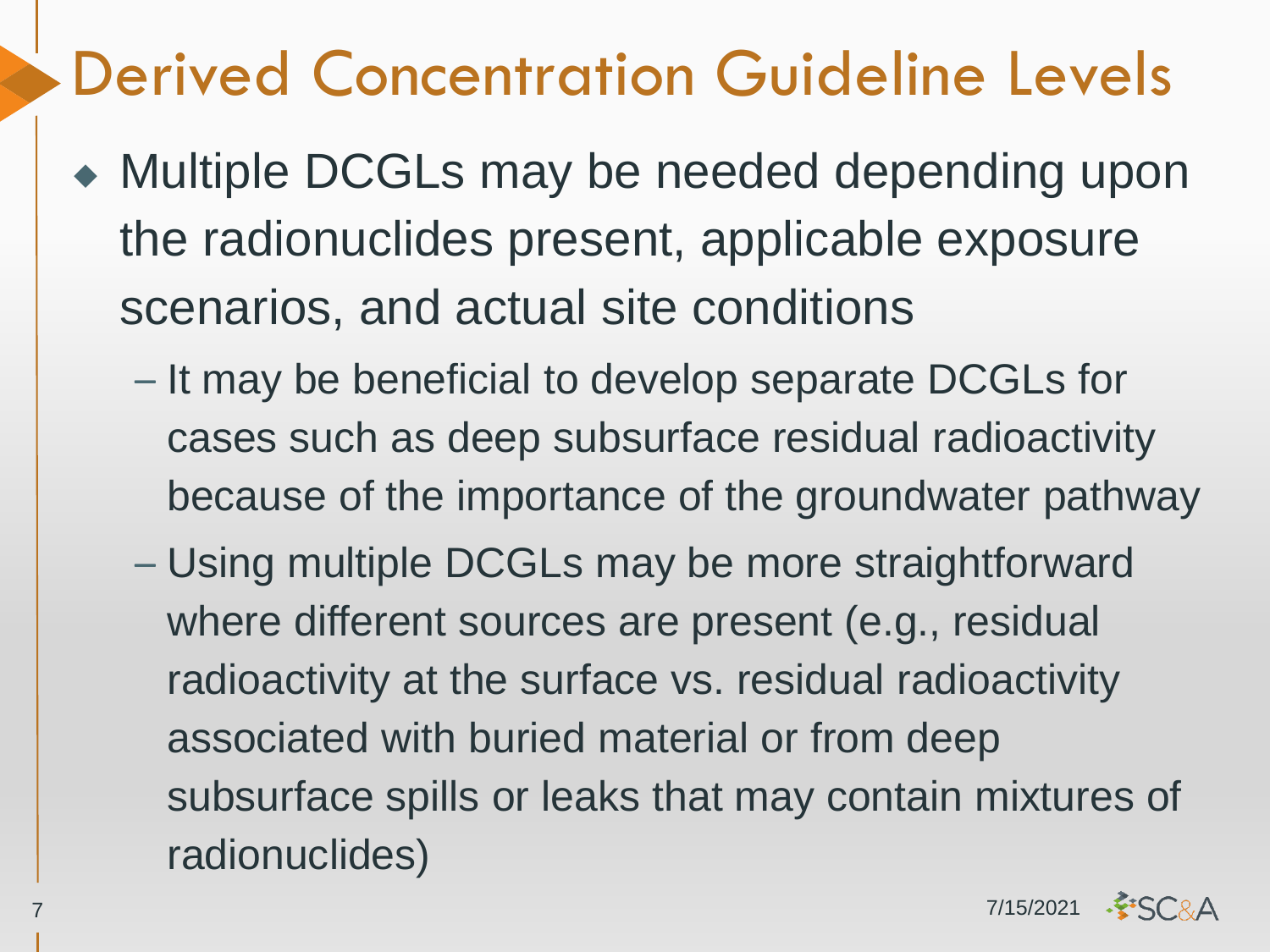## Derived Concentration Guideline Levels

- ◆ NUREG-1757, Volume 2, Revision 2, Appendix G, notes that the class of the side walls may be different (Class 1, 2, or 3) depending on slope
- ◆ Typically, DCGLs are developed for layers (depth below ground surface and thickness) and apply to the final configuration/distribution after soil is placed back in the hole, or can apply to "as-is" residual radioactivity below excavation (or to the side of the excavation)

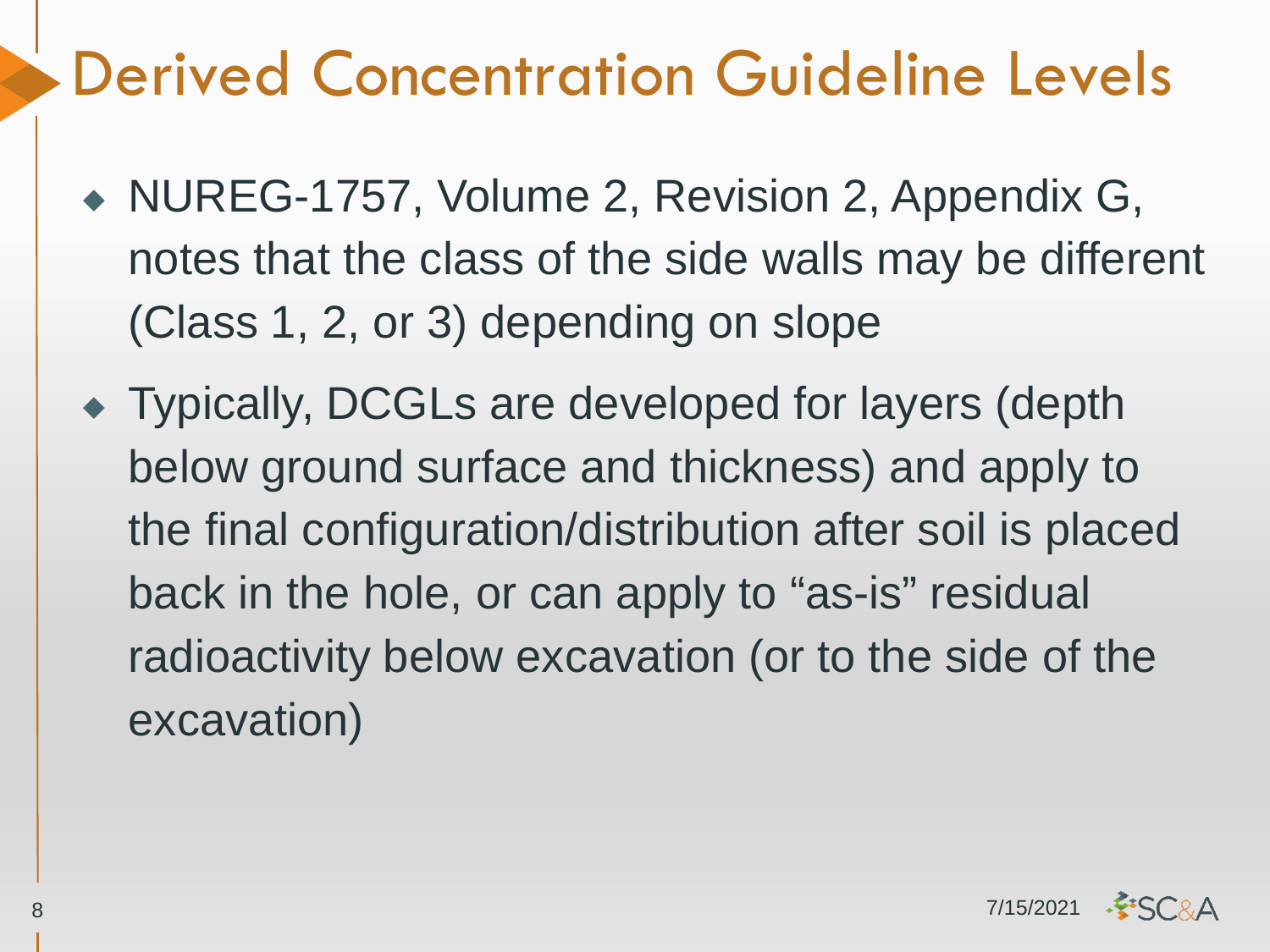## Locating Subsurface "Hot Spots"

- ◆ What is an elevated volume (size)?
- ◆ Can a layered approach be used for excavations?
- ◆ Can multiple subsurface layers or strata be considered individually and then the cumulative risk from the multiple layers or strata be assessed?

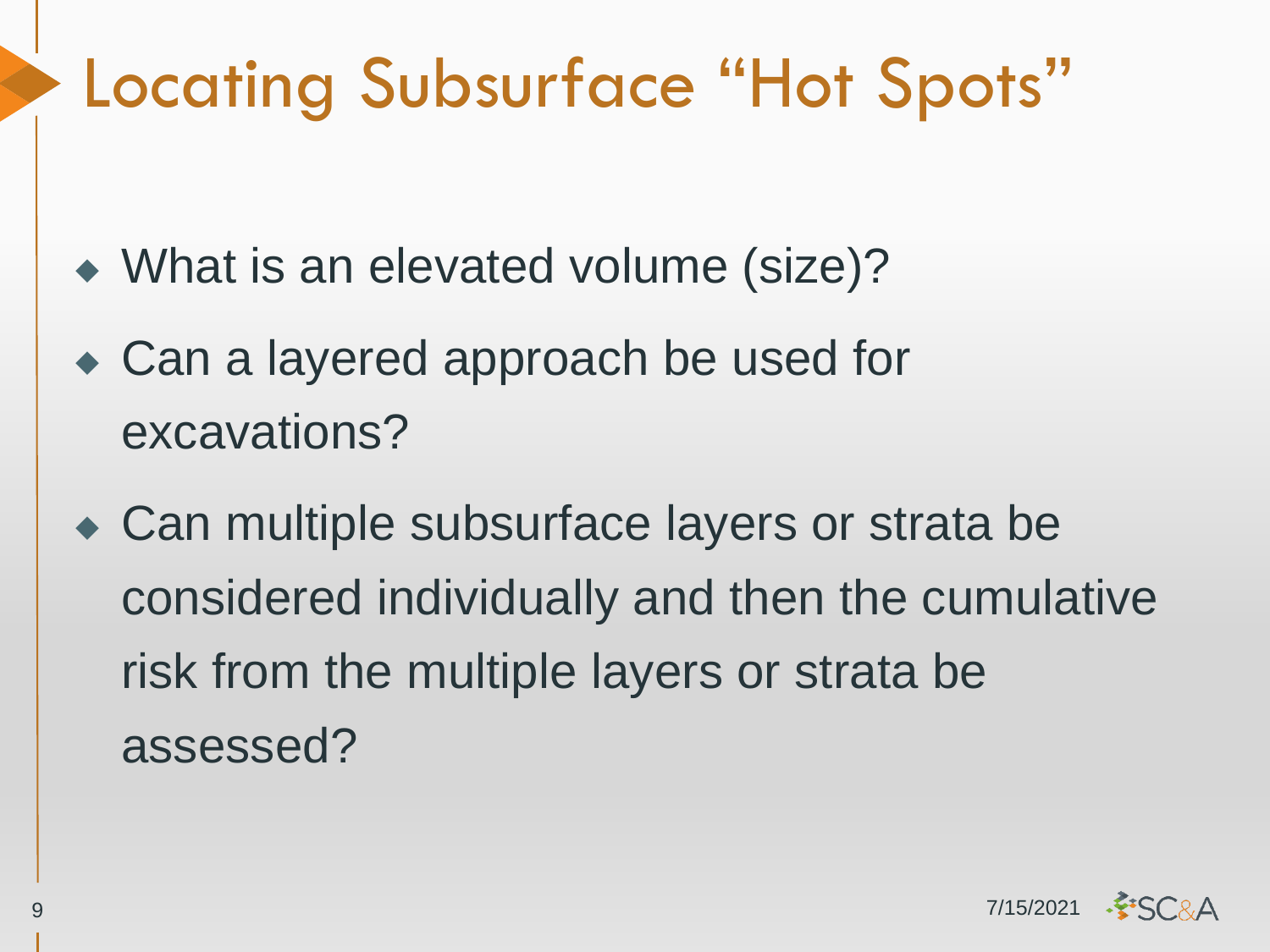## How Many Samples Are Enough?

- ◆ How much does adding sampling locations lower the decision uncertainty?
- ◆ To answer this question, there must be some measurable benefit for each additional sample taken
- ◆ In MARSSIM Scenario A, a minimum number of samples will be needed to achieve the desired Type I and Type II error rates α and β
- ◆ Once this number is reached, each additional sample results in the benefit of higher power (1-β)
- ◆ For the subsurface, a measure analogous to the power of the hypothesis test vs. sample size is desired

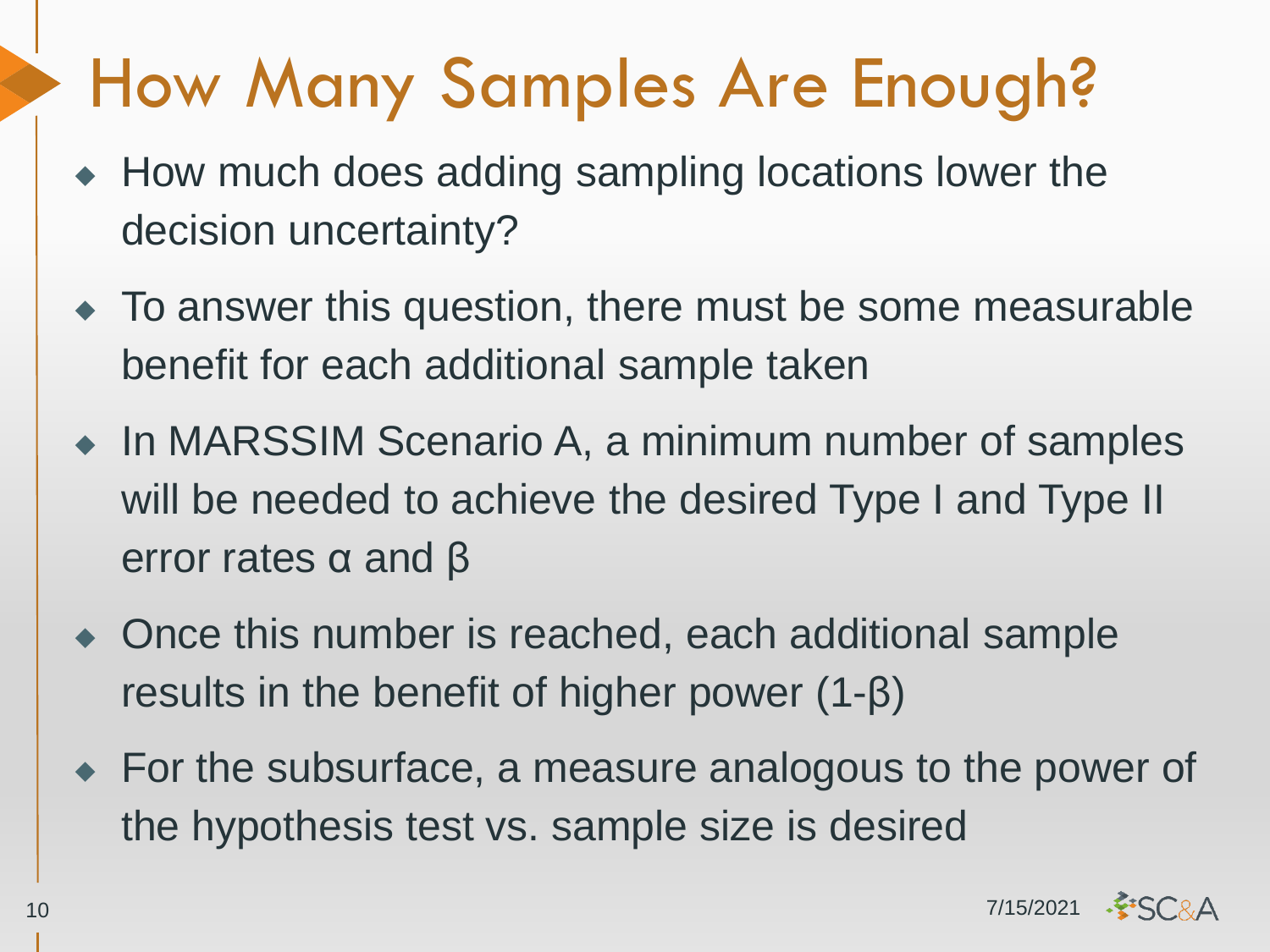

**FSC&A** 11 7/15/2021

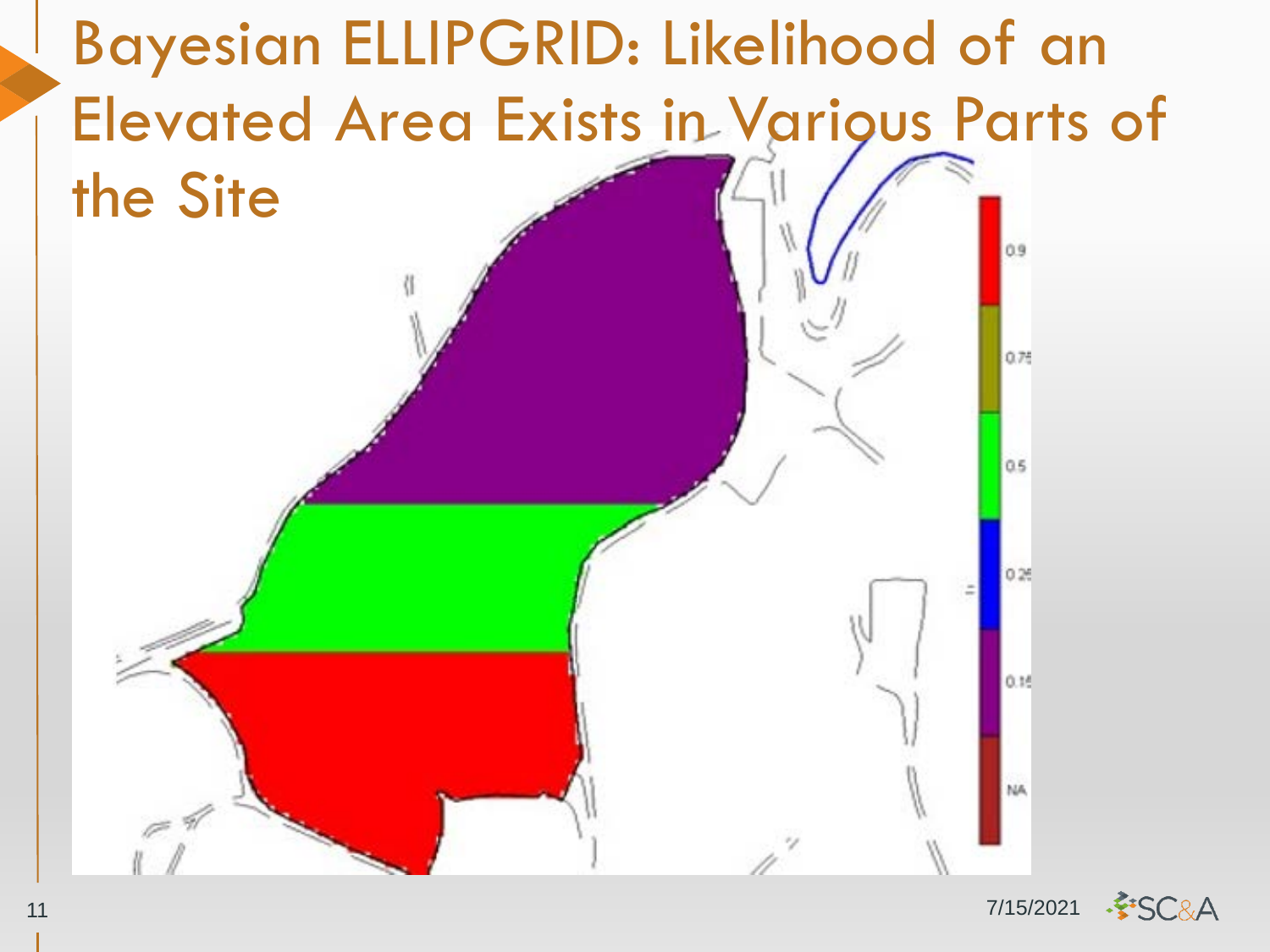

**FSC&A** 12 7/15/2021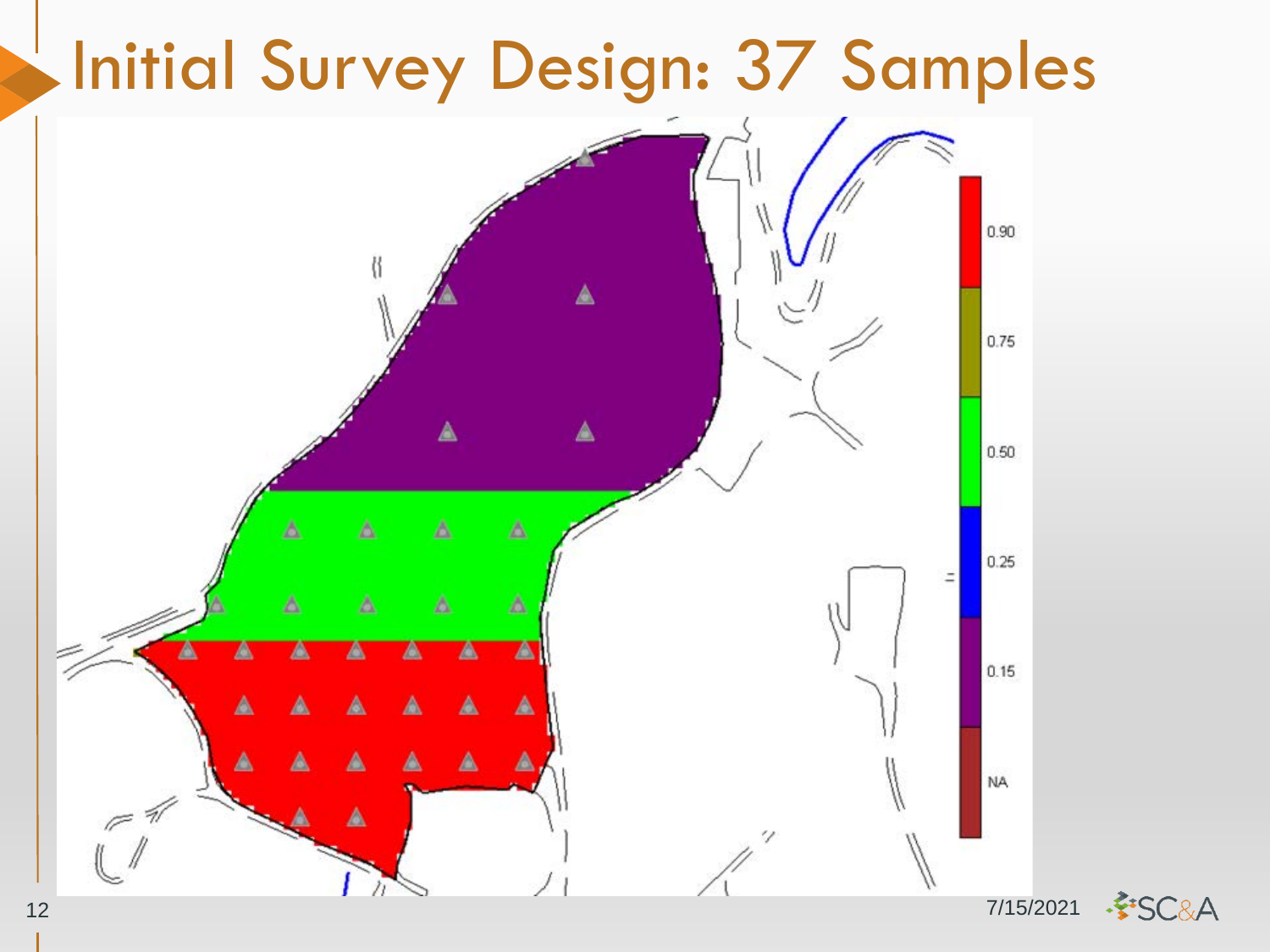#### Without Prior Probabilities: 87 Samples



**FISC&A**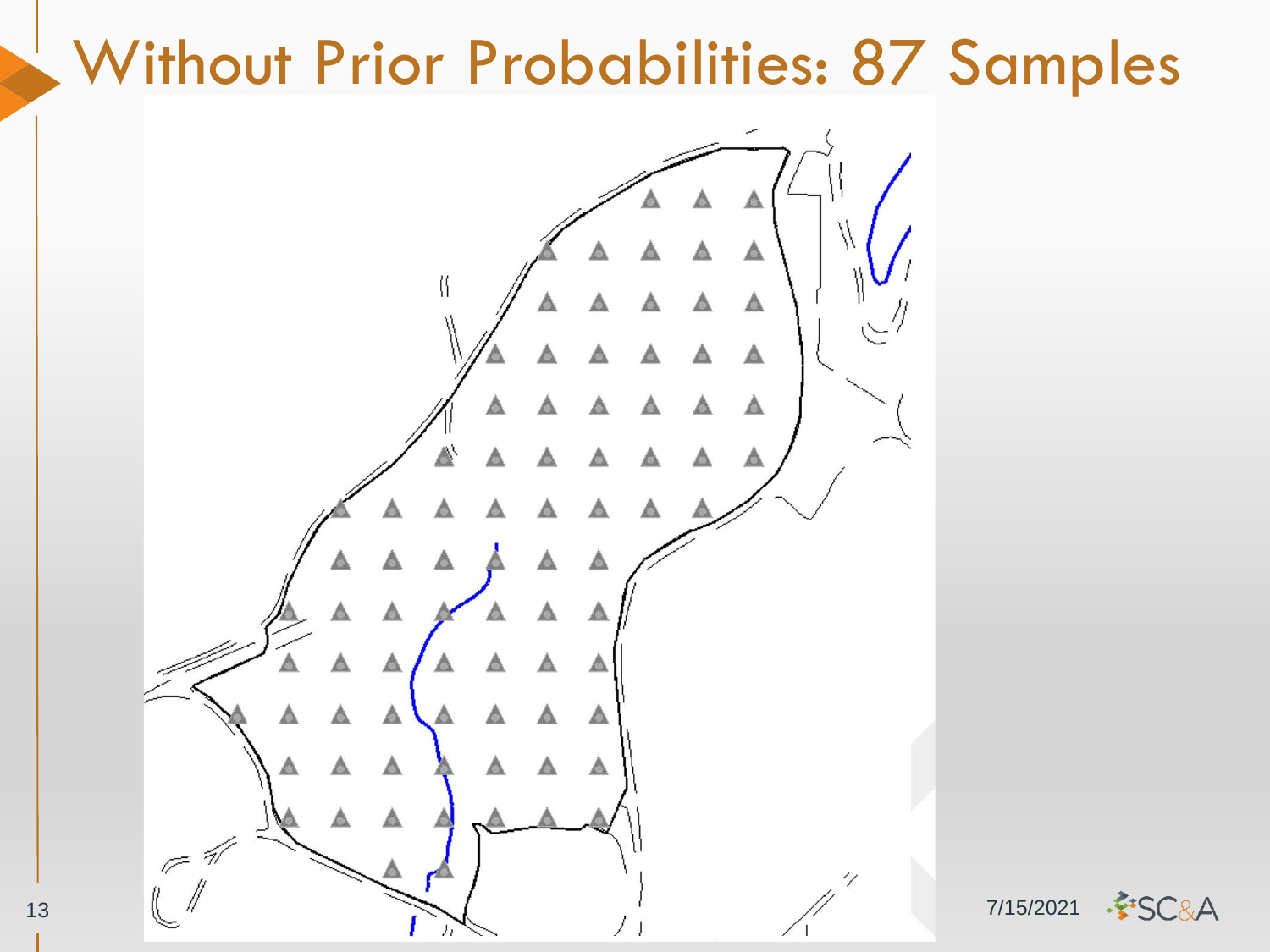## Hypothesis Tests

How should a decision rule be formulated?

- ◆ Assume the survey unit does not meet release criteria unless proved otherwise (MARSSIM Scenario A) or
- ◆ Assume the survey unit meets release criteria unless proved otherwise (MARSSIM Scenario B)
	- Appendix G to NUREG-1757, Volume 2, contains examples of Scenario B for three-dimensional data
- ◆ What are the criteria for choosing between scenarios?
- ◆ If there is a wide variability in reference areas, should there be an indistinguishable-from-background test?

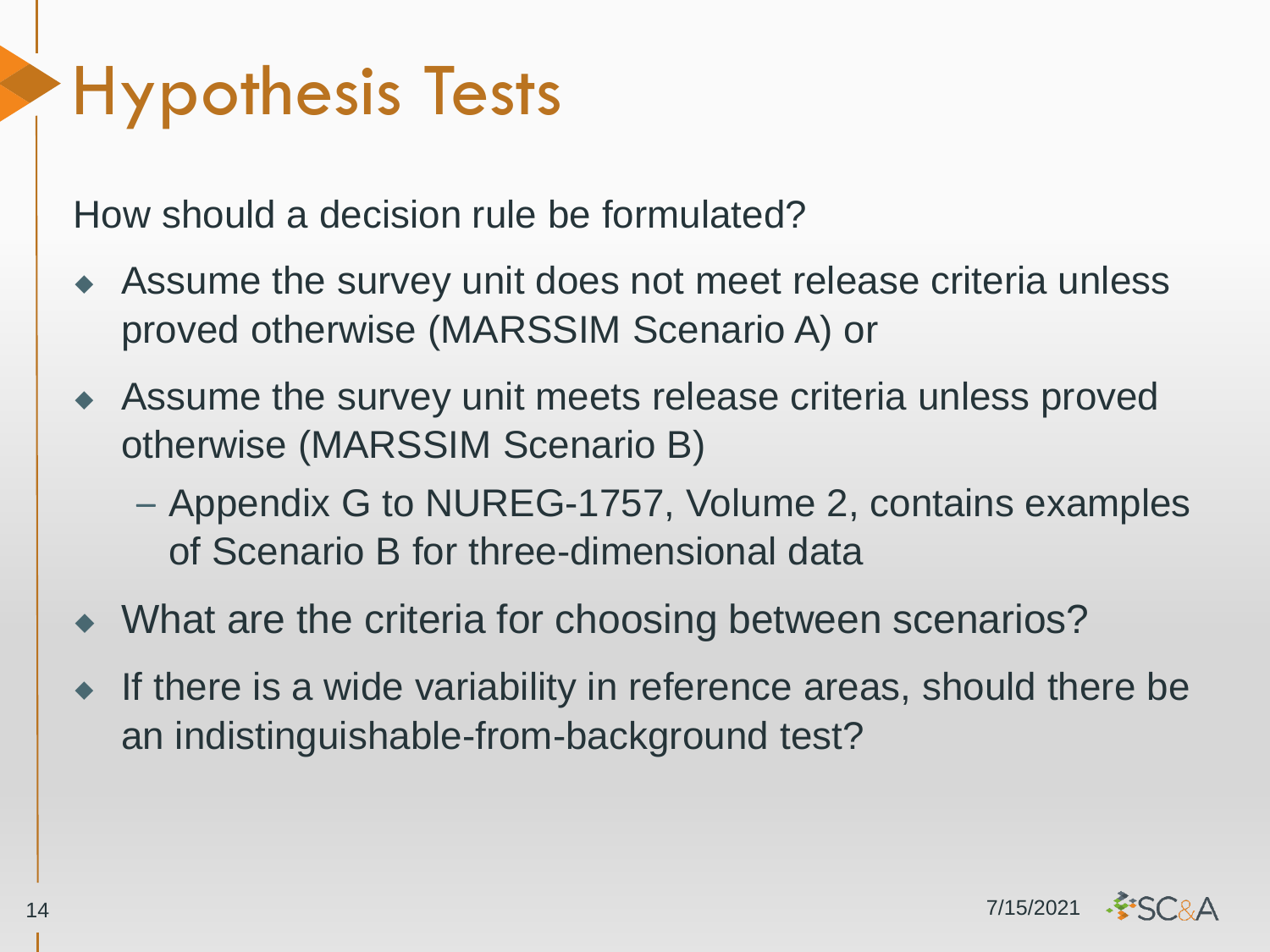## Other Sampling and Analysis Tools

- ◆ Are geophysical tools such as ground penetrating radar, electrical resistivity, and metal detectors useful aids in locating subsurface residual radioactivity?
- ◆ Can transect scanning (as in the UXO module in VSP) be used with such data?
- ◆ Redundant data: VSP can rank well locations by the value it contributes to the whole and eliminate those that are least useful; might this be done in reverse?

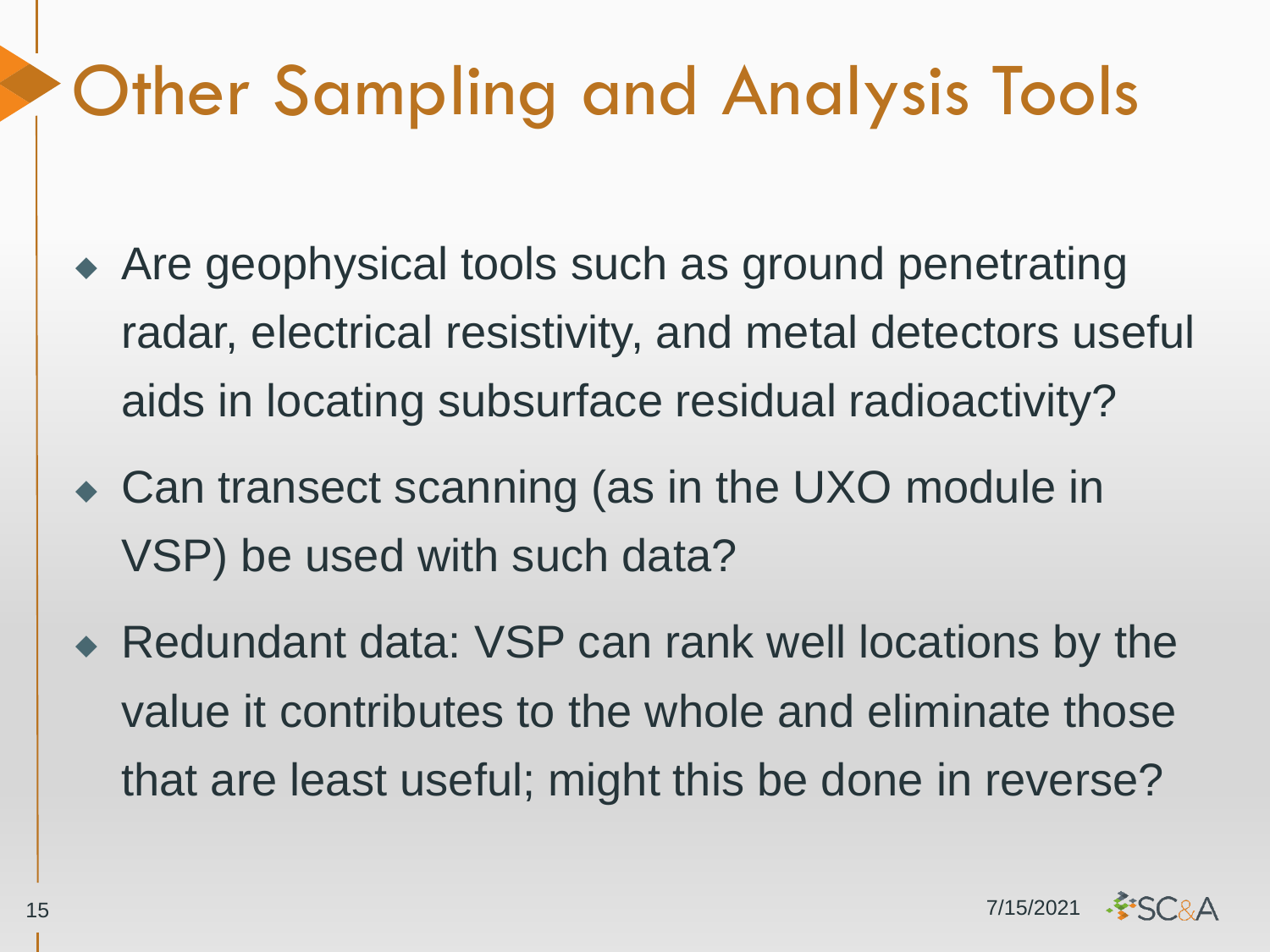## Update Existing Tools: VSP &SADA

- Geostatistics and other interpolation methods cannot find locations that exceed the largest value of the measurand unless there is some soft data that can drive higher concentrations (e.g., dry deposition data can extrapolate higher wet concentrations where the rainfall rate is higher)
- ◆ If indicator kriging is used to develop a probability distribution for the residual radioactivity, then a high percentile (e.g., 95%) may also extrapolate the data to higher concentrations; of course, this will require that the release criterion is expressed as an action level for that percentile